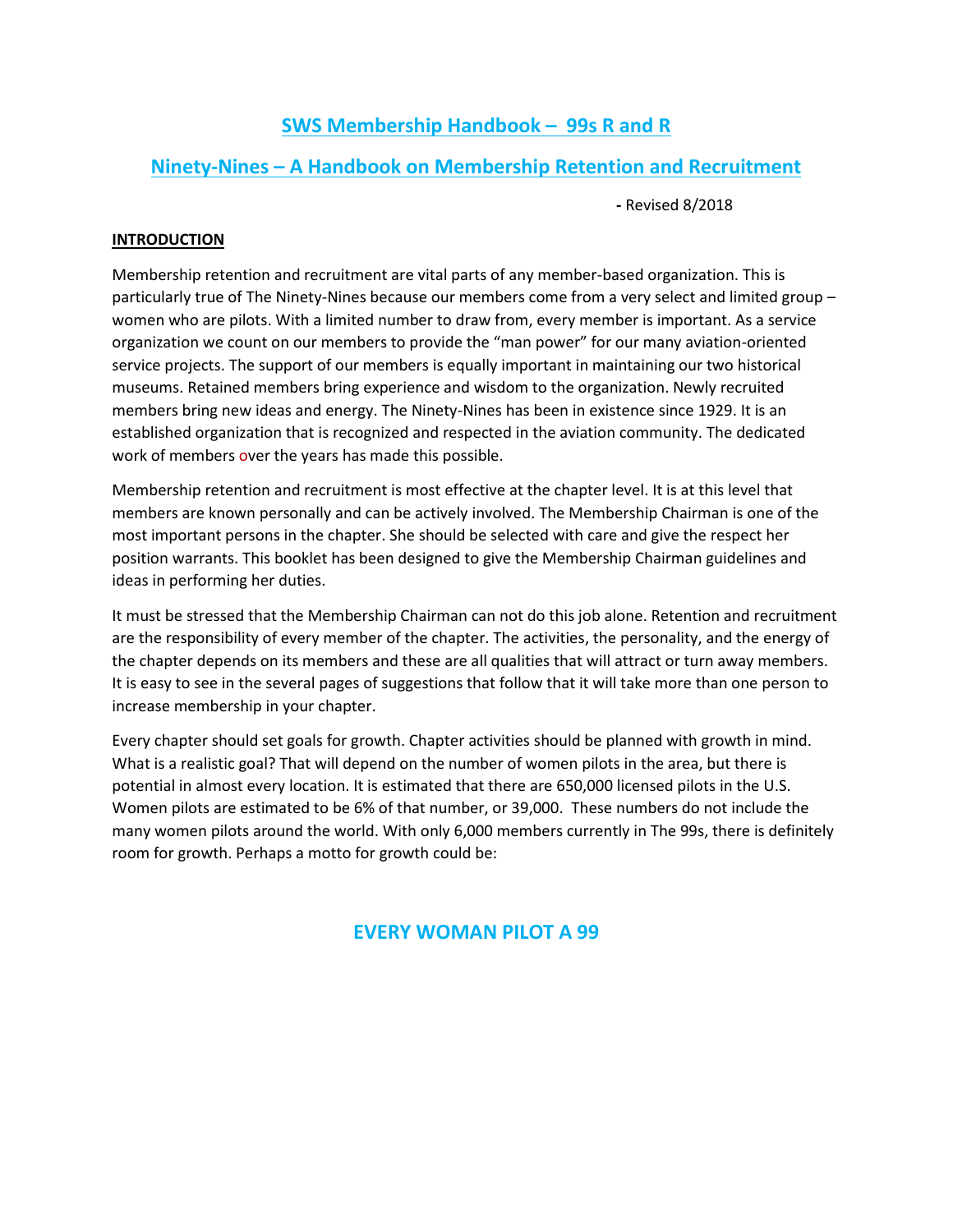#### **DUTIES OF CHAPTER MEMBERSHIP CHAIRMAN**

- 1. Keep an updated roster of chapter members. This can be the list emailed out each month from headquarters to the membership chairman or from the International Directory. Periodically, give a copy to all chapter members.
- 2. Compile a list of potential members and update as needed. Use this list to invite potential members to events. Email information packets and other material periodically, such as complimentary newsletters.
- 3. Check the monthly membership reports from headquarters. Contact those whose membership is about to expire. (Look for that in member information data). Notify headquarters of necessary changes.
- 4. Have a supply of application forms and brochures to give to prospective members. These are available at no charge from headquarters. Your chapter may want to produce its own brochure with information specific to your chapter or assemble "New Member" packets of information.
- 5. Screen all new application forms for completeness. Set up a system that requires all new applications to come directly to you. Determine applications are complete before sending on to headquarters. The copy of the pilot's license should include both sides as the new licenses have ratings listed on the back. Check with new members a few weeks after sending in their application to headquarters to be sure they have received their new member packet from headquarters. This packet includes a membership card, 99s pin, and a current directory. Do they get that?
- 6. Plan activities with other chapter members that will introduce potential members to The 99s. Keep in contact with all chapter members, especially those who are not active. Contact can be via phone, notes, visit, cards, or email. Enlist the help of other members.
- 7. Use the printed International Membership Directory or the 99s webpage Directory as resources.
- 8. Be present at chapter meetings to give the Membership Report. Introduce new and potential members. Have a sign in sheet with space for home address, phone and email address. Use this for follow up. Distribute new member packets and/or gifts.
- 9. Write a bio on new members for the chapter newsletter, include a photo and contact information. Send a copy to the section newsletter editor.
- 10. Encourage all chapter members to help with recruiting and retention of members. You can not do this huge job all by yourself. Give recognition to those who help you retain and recruit members.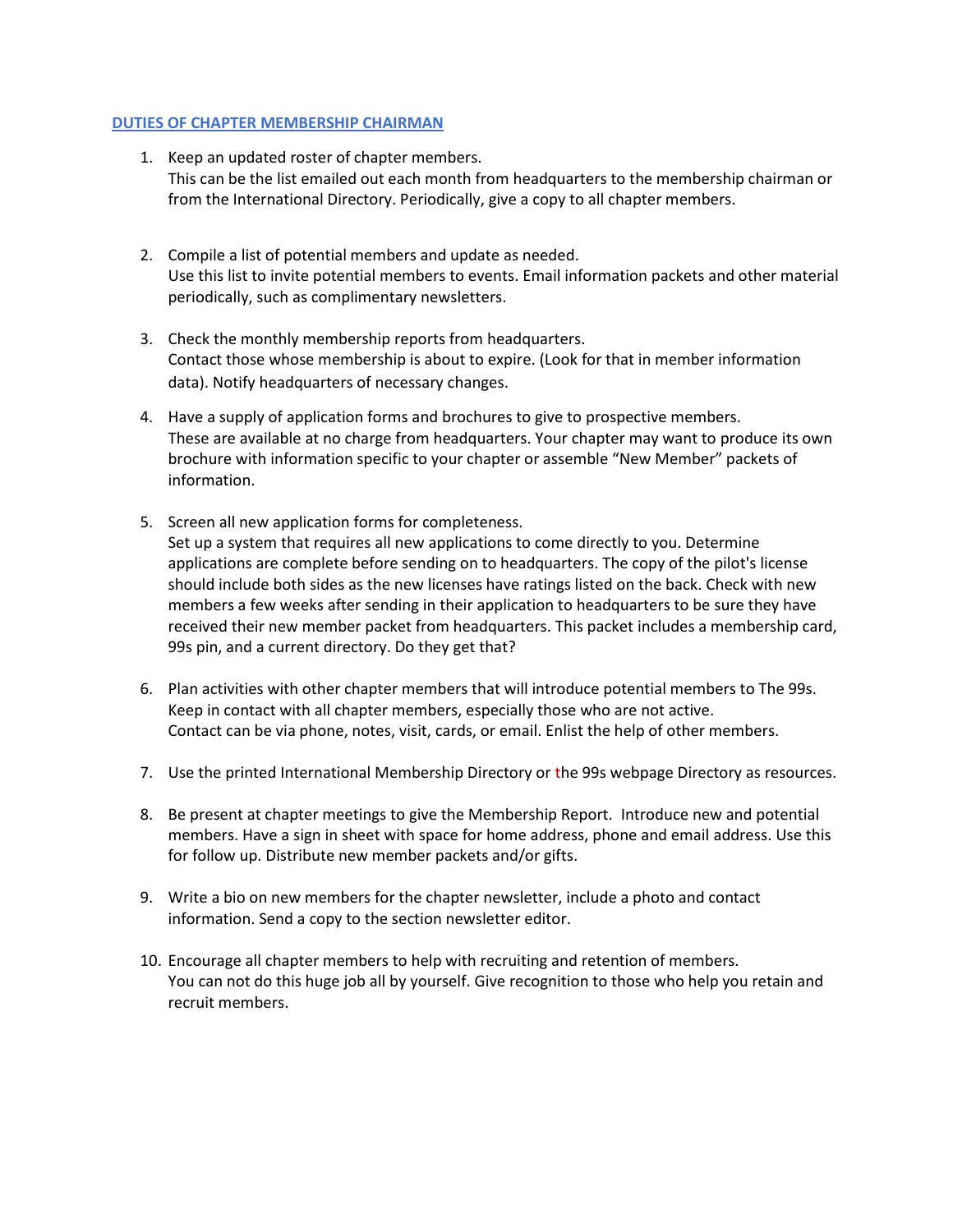## **HOW YOUR CHAPTER OFFICERS AND MEMBERS CAN HELP**

The following ideas have been provided by 99s chapters across the country and around the world. As Chapter Membership Chair share these ideas and this booklet with your chapter officers and members to recruit, retain, members and watch your chapter grow. Your chapter may not be able to implement all of them, but you can have fun trying.

#### **COMPILE A CHAPTER MEMBERSHIP DIRECTORY**

Every Membership Chair should have a current membership list for the chapter. This information is available from headquarters and is either emailed or mailed to the Membership Chair monthly or can be obtained from The Ninety-Nines web page. This information can be the primary source for compiling a personalized chapter directory. The directory can be a single page or a small book, depending on the size of the chapter and the amount of information included. The minimum member information would be name, address, home, work, and cell phone numbers, email address and spouse or relative name and contact information. Pilot ratings, aircraft, base of operations could also be included. Chapter information could include current list of officers, meeting date and place, calendar of events, and historical information.

The North Jersey Chapter has for many years prepared a booklet (8.5" X 11" paper folded in half and stapled) that contains pertinent information such as chapter officers, committees, international contact information. All chapter members are listed along with the chapter bylaws and standing rules. This booklet is not too big, is fairly sturdy and used a lot.

Equally useful, but more challenging to create s a NON-MEMBER DIRECTORY. Using your imagination and detective skills, you can obtain names of licensed women pilots and students in your area. You may be able to get names from your local FSDO. Frequent visits to flight schools in your area will give you names of students. Ask all of your members to be on the lookout for women pilots. You never know, the bank teller or a woman in your quilting club or at church may be a pilot. Whenever you see a woman at the airport ask her if she knows about The 99s. Set a goal of contacting the non-members at least four times a year. Invite them to meetings and activities, send them a newsletter. Assign 2-3 non-members to current members. Ask them to make personal phone calls to get non-members involved. They could meet for coffee or go flying or ride together to an aviation function.

#### **PRODUCE ADVERTISING MATERIALS ABOUT YOUR CHAPTER**

Brochures are available for 99s headquarters at no charge. They can be personalized by putting the Membership Chairman's name and contact information on each brochure.

Even better, would be to create your own chapter brochure. This is easy to do with the many computer programs and specialty paper available today. Your chapter brochure could list activities, meeting dates and place, have contact information, reasons for joining The 99s, scholarship opportunities, etc. A tear off mail in card for more information would give you the interested person's name and phone number. These brochures should be left in FBO's, flight schools, taken to safety seminars, left in women's restrooms at aviation related places, placed in colleges that have flight training.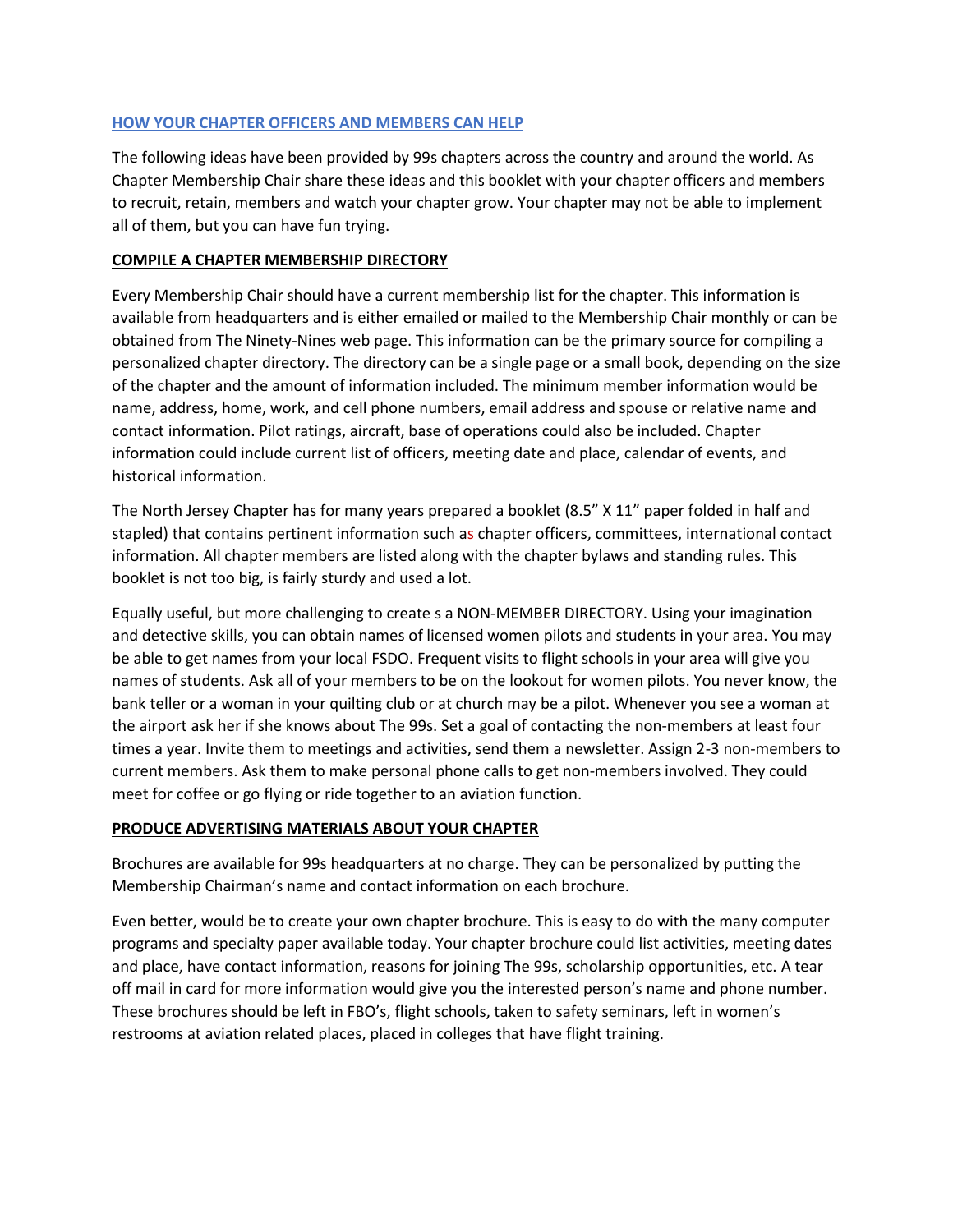Posters can be used much like brochures. Be sure to have a contact phone number on the poster. One chapter has made "Have you closed your Flight Plan signs and has posted them at airports in their local area.

If you have the resources and the talent within your chapter, create a traveling display such as a table top fold out that would have large photos of chapter activities along with hand out material. If you have portable equipment show an aviation video.

Make business cards for yourself, chapter officers, and any other members who want them. Use an easy computer program and special business card paper to create inexpensive but creative cards. There are also easy to use and inexpensive online services available.

## **CREATE A CHAPTER WEB PAGE**

Computers, email, the internet, and web pages are part of our everyday life. There are several ways your chapter can easily take advantage of "the web". First, check with your 99s section. If they have a web page you may be able to put information on it. Space may be limited, but at least you could list contact names and email addresses as well as meeting dates.

Many internet servers, such as AOL, YAHOO offer free web pages. These are not fancy and may have advertisements, but they are easy to use and are a good way to get started. Almost every chapter has a member who knows how to set up a web page. Again, you will want to check with your section Webmistress to create a link to the section web page and to the international web page.

If your chapter has money to spend on an exclusive web page this is even better. Make sure you have links to common words pilots might use in searching for you. Use lots of visuals and let your imagination soar.

## **ASSEMBLE A NEW MEMBER PACKET**

Having information readily available for potential members can often make a difference in getting a new member. The Greater Seattle Chapter members carry a business sized envelope that contains a new member application, a brochure from headquarters, a flyer with their chapter history and a brochure about their section. Also included is a list of contact names and phone numbers. Whenever, wherever they meet a potential member, they are ready.

## **MAKE NEW MEMBERS FEEL WELCOME**

If possible have someone bring the new member to her first meeting. In any event, someone should greet her as she comes in. Learn her name and remember it! Introduce her to other members during the social time of the meeting. A formal introduction can be made by the Chapter Chairman or you during the business meeting. A small gift, a new member packet, or a chapter name tag can be given to the new member. Before she leaves the meeting be sure you have contact information and a definite date to meet for coffee or to go flying.

Make certain once you have a new member that you continue to nurture her and stay in contact. New members should be asked to participate and become active with committee work as soon as they join so they will have a feeling of belonging. But do not dump on them. This can be overwhelming. The Chapter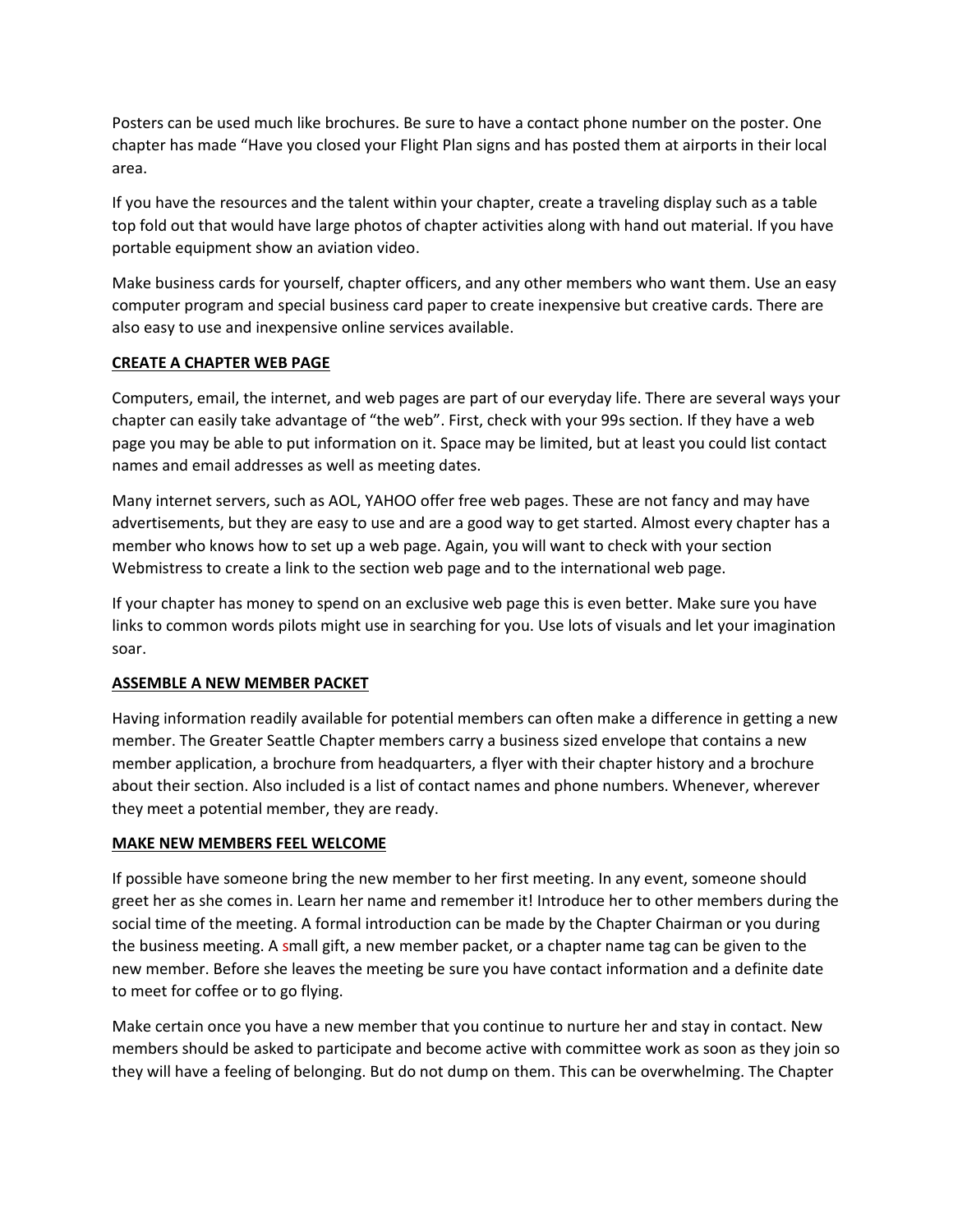Chair could meet individually with new members to find out their interests, talents, and available time. Together they could identify how the new member would like to participate.

## **HOLD AN ANNUAL MEMBERSHIP MEETING**

Although recruiting new members is an ongoing endeavor, it can be stimulating to hold a meeting specifically for that purpose. All potential members can be contacted with colorful invitations to a party in their honor. One chapter holds an ice cream social at the end of summer as a special recruiting get together. The Pikes Peak Chapter has a "Chocolate Feast" every September for potential members. The event is very festive and energetic. Invitations and complimentary newsletters go out in advance of the meeting. All current members are encouraged to bring a potential member. These guests receive a small gift and of course an application form. An interesting speaker tops off the evening.

## **GAIN COMMUNITY VISIBILITY**

Some people say The Ninety-Nines is the world's best kept secret. Let's break that myth! Get your chapter's name and The Ninety-Nines name before the public every chance you have. Whenever you hold a flying event, invite the news media. Have a publicity packet prepared for them with details about The 99s and your chapter. If they do not show up, write a story yourself and submit with photos.

If a chapter member is presented with an award or participate in an air race contact the local media. Even if a member has distinguished herself in another area, her affiliation with the chapter should always be mentioned. Once her name or picture has appeared, she should be sent a copy and a copy should go in the chapter scrapbook.

Put your chapter meeting date and place in your newspaper's list of meetings. It does not cost anything and is another way of getting your name before the public. Since most people do not know what The 99s is, add "International Organization of Women Pilots" after your chapter name.

Participate in other organizations' activities, representing The 99s. Community service work earns favorable recognition. Jointly working on a project and thereby linking yourself to a successful, established group is powerful. For example, "Walk for a Cure" is especially appropriate for a woman's organization such as The 99s to support. Habitat for Humanity, local food banks, Muscular Dystrophy… the list is long and there is bound to be one or two that are of particular interest to your chapter. Wear t-shirts or carry a banner that recognizes The 99s.

Plan a joint event with your local Zonta organization. Our ties with Zonta go back to Amelia Earhart who was an active member. Zonta and The 99s have supported each other through the years. A joint luncheon would be a perfect opportunity for both local organizations to get to know each other.

## **JOIN FORCES WITH ANOTHER AVIATION GROUP**

Individuals with like interests have a definite reason to band together. The 99s are a small part of aviation, but they are recognized as a group that gets things done. Your support of other aviation groups will be well appreciated and will open many doors to prospective members, flying activities, and more.

Th EAA is visible in most communities that have airports. Their Young Eagles program has given all of us an opportunity to participate in bringing more young people into aviation. Volunteer to help with this project as well as the many other activities the local EAA Chapters conduct. You may want to have a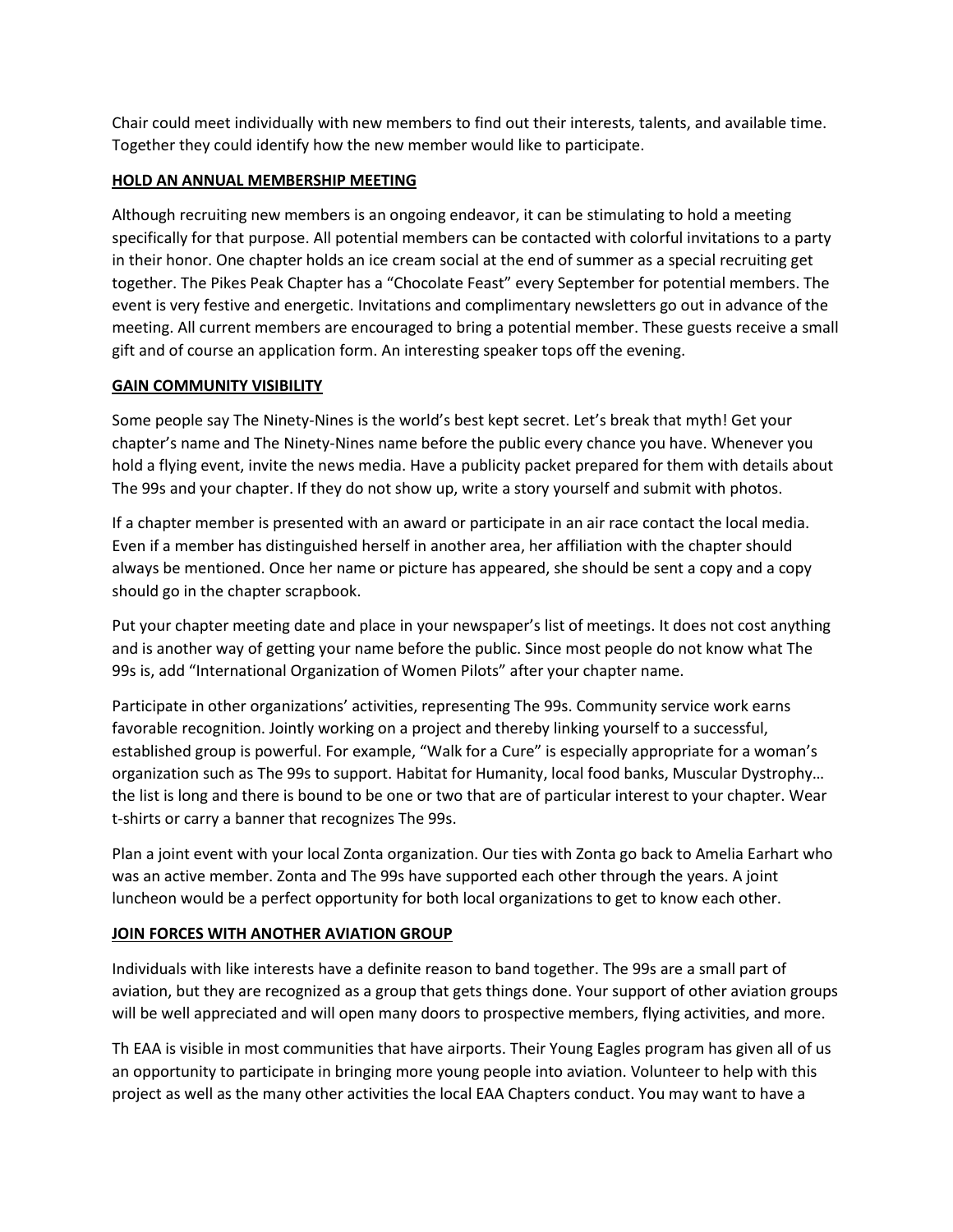joint meeting occasionally. Plan to join the EAA members in some of their flying activities also. How about some friendly competition in proficiency racing or spot landings?

Safety Seminars are a great venue for meeting other women pilots. Your chapter may want to sponsor a Safety Seminar in conjunction with your local FAA personnel from the FSDO. Members from your chapter should attend en masse the AOPA seminars. Ask if you can put up a display about your chapter with handout brochures and membership forms. Ask if someone from your chapter can speak at the seminar. This could be an in-depth presentation on some safety aspect if your member is qualified or just a few minutes talk about The 99s scholarship program or museums.

Do not forget balloons, gliders, and helicopters. If these forms of aviation are popular in your area, contact those pilots to see how your chapter can become involved.

Always wear your Chapter name badge and your 99s pin whenever you are with other aviation groups and whenever it would be appropriate at a public function. The pin has a history, just like The 99s. One of the early members of The 99s was married to someone in the Tiffany family. The pin was created by a designer at Tiffany Jewelers in New York City.

## **SPONSOR A NON-MEMBER ACTIVITY**

Plan an activity just for nonmembers and invite their family members and friends. Casual events such as picnics or hangar parties work well. Most pilots love to eat, so plan an event where you provide lots of food along with some fun ice breakers.

Ask a non-member to be a speaker at a chapter meeting, then be sure all his/her co-workers and friends are also invited. Another pilot from outside the chapter can give a fresh perspective to a familiar subject or may even know about something that is new to your members. And who knows, just may decide to join your chapter.

## **NURTURE CURRENT MEMBERS**

Remember, every member is important. Develop within your chapter a means for maintaining contact with every member at least four times a year. For many members an email broadcast is sufficient, for other members you will need to be more creative and/or personal. Older members who no longer fly would probably enjoy a personal visit or an invitation to lunch or a ride for an event. Some people prefer a hand-written note while others never find time to read their mail. You know your members better than anyone, so personalize your method of contact and elicit the help of other chapter members.

Do not write off a member who does not come to meetings, Find out why. It may be illness, work, schedule, or distance. All are factors. Keep in contact. Once in a while hold a meeting on a day when they are available. Offer to pick them up. Hold board meetings at their home. Ask them to address newsletters or in some other way work from home for the chapter. Make a recording of a program and take it to them.

Members usually stay in an organization if they feel a commitment to the organization. Every member should be given an opportunity to contribute to the chapter and international in a way that is comfortable for them. For some this will mean physically working on chapter projects, for others it may mean a financial donation, for others it could be writing or speaking about The 99s. Everyone has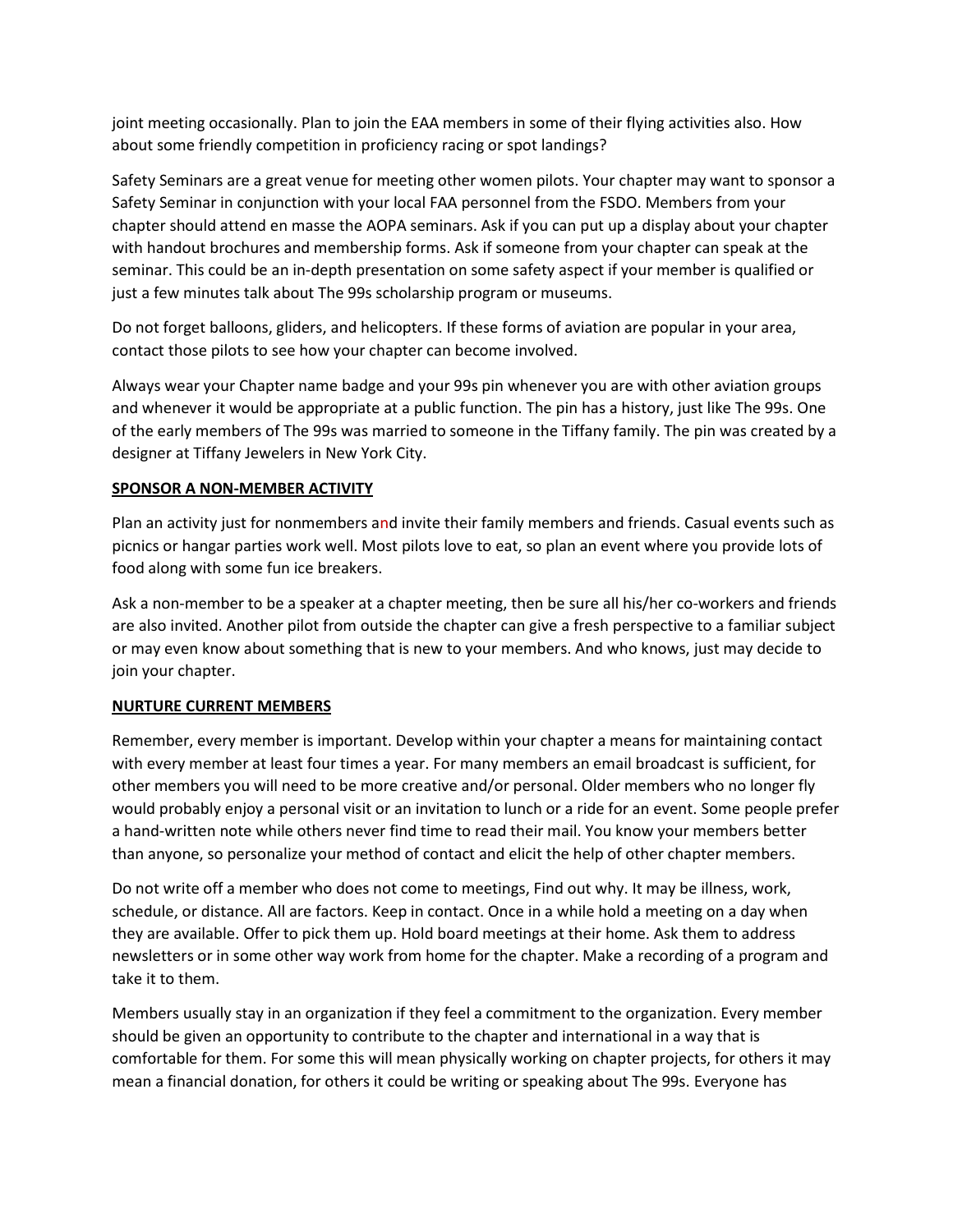something to offer, but work, social, and family commitments often limit the amount of time and energy we have available for other things. Keep this in mind when asking people to give of their time.

Plan meetings and activities that interest the majority of members. Strive for excellence in everything your chapter does. Invite speakers who are energetic and dynamic. Their topic does not always have to be aviation related, but it does have to be of interest to your members. The Program Chairman must plan ahead and have a list of potential speakers. A survey of members will give ideas on areas of interest. All speakers should receive a written invitation and a written thank you. Small gifts or an airplane ride are also nice, if possible.

Not everyone will be able to participate in all chapter activities. A variety of events and dates will help make them more accessible to more members. Try to spread the organizational work around so the same people are not always planning an event.

Monitor your membership list. Know the expiration date of every member. When her renewal comes due, send an attention getting card or postcard reminding her that she will soon receive her renewal notice from headquarters. A follow up phone call is also a good idea. Thank her when she does renew.

## **HAVE A CHAPTER NEWSLETTER**

This is a great way to communicate with the chapter and is almost essential. The format of the newsletter can be a paper edition complete with photos and color highlights or it ca be an email broadcast. Some chapters use a combination, to suit the wishes of their members. The newsletter should be informative and personal. The newsletter is more than a way of communicating. It is a way to say "We care about you."

The Chapter Chair should write a column in each newsletter. The topic is her choice, but her presence is very important. Her photo and phone number or email should accompany her article.

The Membership Chair should likewise have a column in each newsletter. She should introduce new members via the newsletter with a short biography, photo, and contact information.

Add a calendar of coming events, an article about a recent chapter activity and flying stories from members and you have a full and interesting newsletter.

Remember our bylaws require all be notified in writing of meetings. The newsletter is the best way to do this. If your newsletter is not published monthly you can send a postcard on off months or you can put an extended calendar in the newsletter. If you charge for your newsletter and not all members receive it, then you must somehow notify those members, in writing, of your meetings.

## **CONDUCT A MEMBERSHIP SURVEY**

To keep your member directory updated you will need to get information from your members. An annual survey can provide new information or ratings, email changes, etc. This is also a good time to ask what projects the member would be interested I helping with. Do they have a specific schedule, such as "never available on Saturday", or "work evenings"? Is there a topic they would like discussed at a meeting? Do they have ideas for flying activities? Do they have suggestions for improving something in the chapter?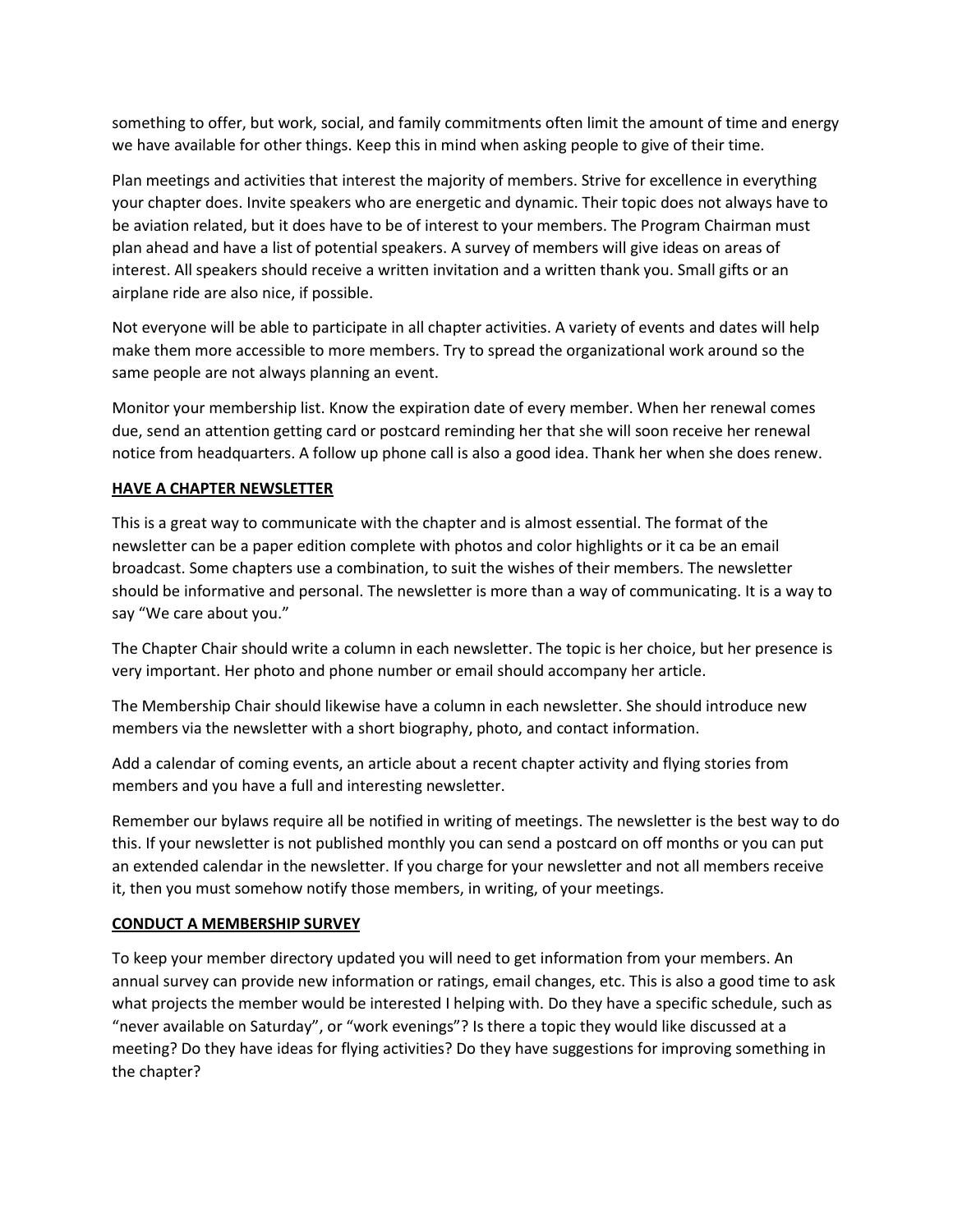Plan for personal follow-up after the surveys are returned. One on one phone calls can clarify any questions and will make the member feel important. Make sure vital information gets to the right people. For example, if a member says she wants to help give programs in the schools make sure the chairman of that committee knows about it. Take members suggestions seriously. Discuss them at a meeting and look for ways to incorporate new ideas.

## **ESTABLISH A MENTORING PROGRAM**

The Phoenix Chapter started years ago with a member sponsorship program. Every new member was assigned a sponsor. They created a sponsorship pledge and the sponsor took the pledge in the presence of her new member. The pledge required the sponsor to help the new member get to meetings and flying events, explain 99s procedures and lingo and to share flying stories.

Now that The 99s have opened membership to student pilots to complete their flight training for their private license, it is especially important that these students have someone helping them along their journey toward licensure. The current terminology for such a person is MENTOR.

Every chapter should think seriously about starting a Mentor Program. Start with a list of current members who are willing to be Mentors. As new women come into the organization, whether they are students or not, assign a mentor, some who has similar interests lives in the same part of town, flies at the same airport, or other commonalities. It is probably a good idea to make it a serious commitment by having a pledge and/or special ceremony to recognize both parties. Periodically the Chairman should ask for a report from the mentors.

## **FIND STUDENT PILOTS**

It is estimated that there are 87,000 student pilots in the U.S. and that 11.6% are women. That makes a total of 10,000 potential FWPs in the U.S. alone. These are young, energetic women, many with aviation careers as a goal. They have much to offer The 99s and we in turn have much to offer them. So how do we find these women?

Obviously, Flight Instructors and Flight Schools are a primary source. If you have Flight Instructors in your chapter, you already have an established contact. Encourage your CFIs to bring their students to meetings. Make contact with as many CFIs as you can. Take them cookies, invite them to meetings, leave your business cards and brochures with them. Go flying with one for your Flight Review. If there are local CFI meetings, attend one, or ask to speak. Since new students are starting all the time, visit these CFIs at least once a month. Provide a bowl of candy at a local flight school with a sign, "Compliments of The 99s". Of course, leave a few brochures with contact phone numbers.

If ground school classes are offered in your area, volunteer someone from your chapter to speak at one. Depending on the experience of the 99s, the topic could be a technical aviation subject, careers in aviation, scholarships available, or things to do for fun in aviation. Of course, bring brochures and membership forms to the ground school.

Other ways to reach students are: contacts at an aviation event such as a safety meeting or air show. Civil Air Patrol Commanders, brochures, posters, and business cards left at airports and flight schools, publicity in local newspapers, airport managers and events held specifically for students.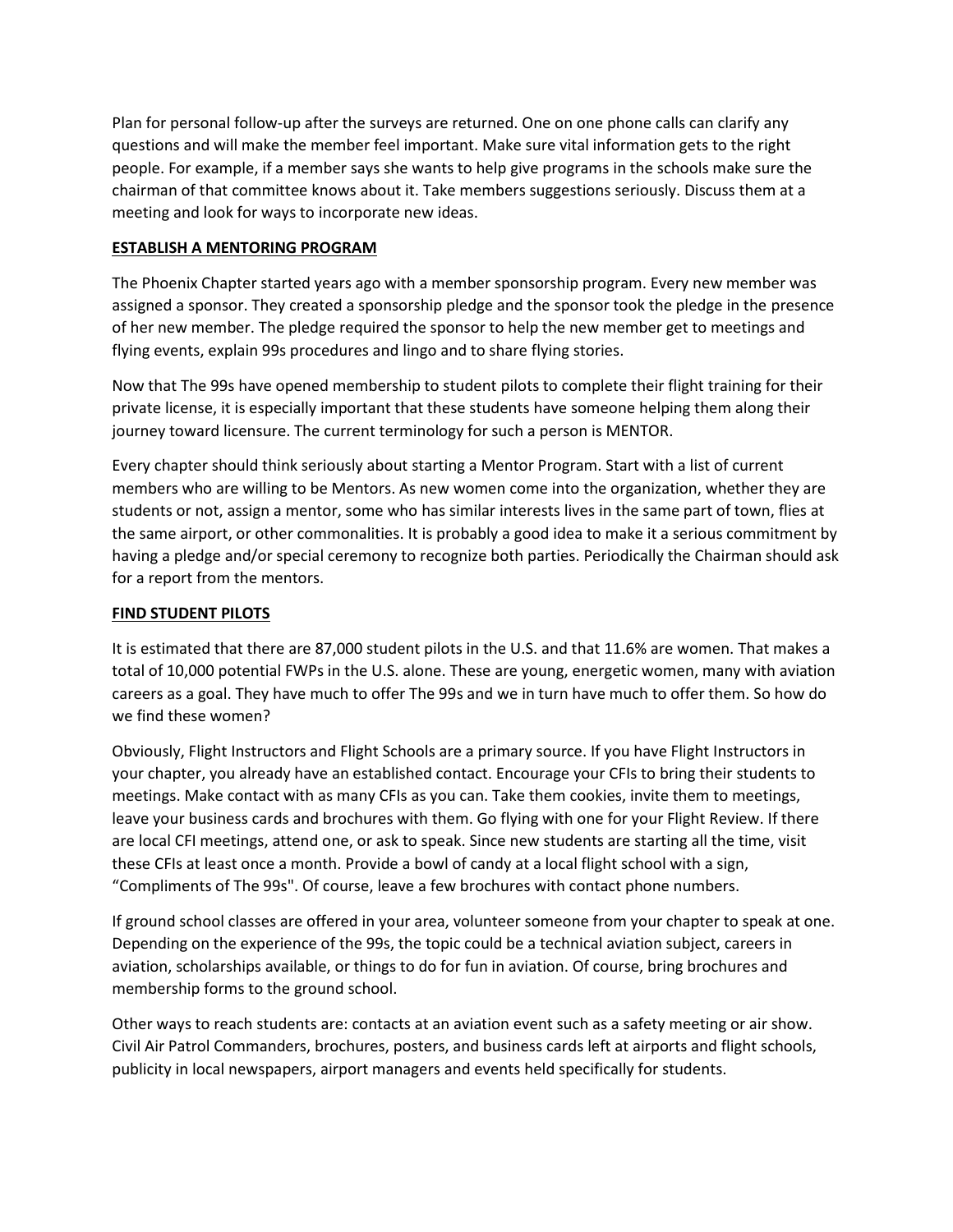## **OFFER SOMETHING SPECIAL FOR STUDENT PILOTS**

The information packet you give to student pilots should be personalized for students. Highlight the student pilot membership fee on the application. Such a deal! Include a stamped, addressed envelope. Make students feel special from their very first meeting. Ask each student to tell a little about herself. Welcome each student with applause and recognition and be sure to talk to them during the break. You may want to give them a gift that shows you care about them. A tote bag, log book, ear plugs, something related to flying.

Create a network with other students and mentors. Arrange for phone calls to remind them of meetings. Offer rides, plan periodic or "on call" sessions where students can ask questions of more experienced pilots. These could be monthly "share and care" meetings, held at the airport or in a member's home. Always provide food and a casual atmosphere.

Give a student pilot workshop. You can have half hour clinics on flight planning calculations, understanding weather reports, airspace criteria, radio communications. A student needs direct information and an opportunity to ask "dumb" questions in a safe environment. Such a workshop will give the student a chance to troubleshoot any area that are holding the student back or creating a problem. Male students could also be invited to these workshops. Keep an attendance list and have follow-up contact.

Prepare information packets for students. It could contain a list of student pilots in the area as well as ground schools, flight schools and CFIs. A list of towered and non-towered airports with pros and cons of training at each. Information on how to get aviation weather from the web sites, FBO weather programs, local airport phone numbers for weather, and the local FSS. If the chapter has a library or if members have books they are willing to loan, include a list of these.

Invite them to dinner. A home cooked meal in a family setting can mean the world to a student away from home, living on a limited budget.

Congratulate student pilots on their progress. Computer generated cards or certificates are easy to produce and can mean a lot to a student who just soloed or competed a cross country. More formal letters of congratulations can come from the Chapter Chairman, especially when the student pilot becomes a Private Pilot.

Your chapter may want to purchase special gifts for student pilots, such as t-shirts, hats, or solo wings.

Report students' progress in the chapter newsletter along with photos. Plan tours that would be of special interest to students, such as a tower tour, an airline maintenance hangar, an FSS station. Take student pilots flying. They never have enough money to do all the flying they would like to do. Also, just flying for fun without an instructor on board can be a nice change of pace.

To accomplish all of this with student pilots, your chapter may want to designate a person to be the Student Pilot Chairman.